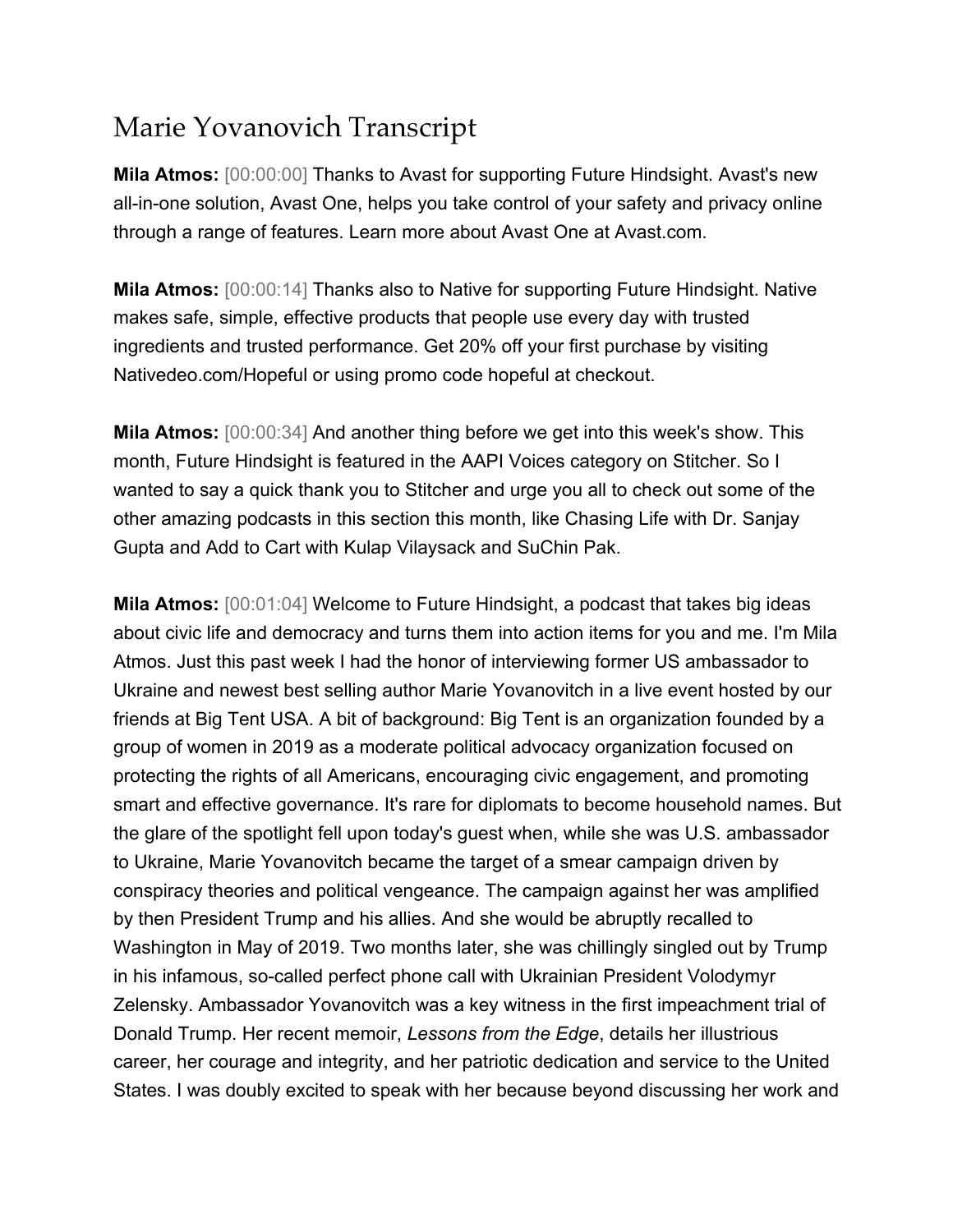her book, I wanted to express a debt of gratitude I owed her mother. So this is our conversation recorded live for Big Tent, and it's been edited for length and clarity.

**Mila Atmos:** [00:03:02] I was lucky enough to know your mother. She was my German teacher in a class of only two students, so I spent a lot of quality time with her. She was always so kind to me. And, you know, I was a slightly lost foreign student at boarding school, so I wanted to start with that. She was an incredible woman and always so kind and I remember her with much fondness. But I also wanted to start with your parents because of their story and how it is the start of your own story. They were refugees. Your mother had been a stateless person and also your father. And how did their experiences influence your path to becoming a diplomat?

**Marie Yovanovitch:** [00:03:39] Well, thank you for asking about my parents, because in writing this book, I really wanted to honor them. They had incredible lives and were just exemplary people in so many ways. But, you know, they started out, as you said, as stateless refugees in Europe during and after World War II and made their way to Canada and then ultimately the United States and sort of ended up in this lovely little town of Kent, Connecticut, where they brought up my brother and myself. And they were just always so grateful that they had refuge in the United States where they could worship as they wanted to. They could say what they wanted to. They had freedom. There was rule of law. There weren't going to be arbitrary arrests for unknown things. And we had opportunities if you worked hard and you did well in school -- that's what we were told. You could have the American dream. And they believed in that because they knew what it was like to live under autocracy, and they knew what the value of living in a democracy was. And that's the way they brought us up.

**Marie Yovanovitch:** [00:04:42] And so they told us we were fortunate and so we needed to give back. I mean, I believe that my parents as teachers at Kent School, they gave back not only in the classroom, but also I think they taught many of their students lessons in life. And, you know, in terms of taking people into our home and just talking them through some of the challenges of being a teenager, frankly, and they were always giving back. And so my brother and I were brought up in that tradition. And when I was thinking about what I wanted to do, I thought about the Foreign Service. I took some detours along the way, as one does. And then when I was living in New York, I finally decided that what I was doing was just not that interesting to me, you know? And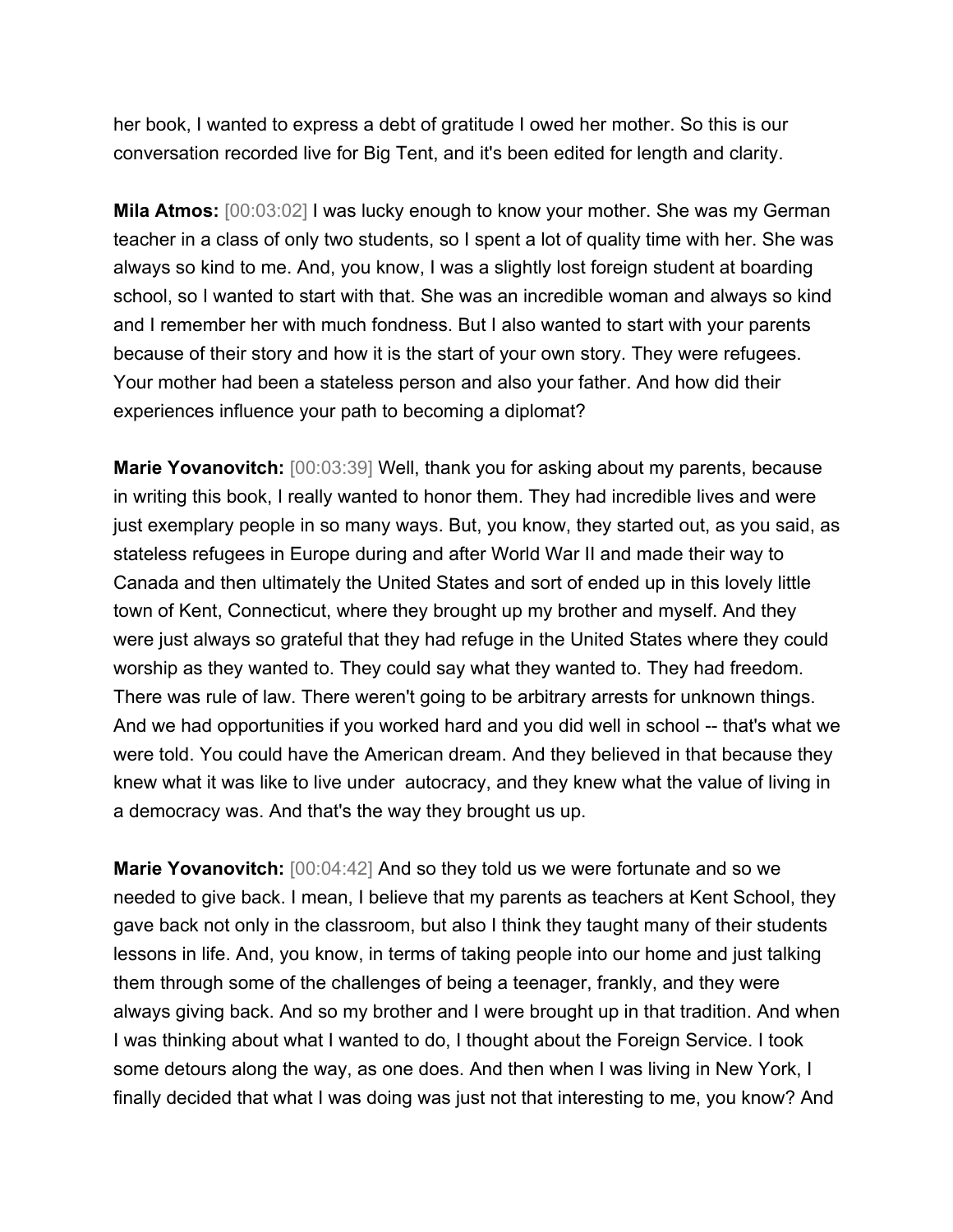I wanted to marry up my interest in history and politics and traveling and meeting people from other cultures with my desire to give back and to serve the American people. And that's totally from my parents.

**Mila Atmos:** [00:05:37] For sure. Your parents always gave back. I was often invited to a home cooked meal as opposed to a cafeteria meal, so I always appreciated that. Well, there is something about how those experiences really engender, right, an appreciation for and dedication to democracy and to diplomacy. So I have a question about Ukraine and your work there, which was a continuation of a career long focus on anti-corruption. Why has that always been so central to your work, and what were the challenges Ukraine in particular was facing?

**Marie Yovanovitch:** [00:06:12] Yeah, so, you know, when I wrote this book, I actually realized, you know, the patterns in your life and that in almost every post that I was in, there were issues of corruption that we had to deal with in one way or another. But in Somalia, in Ukraine, the first time I was there from 2001 to 2004, at least as far as I knew, as a, you know, relatively junior employee in Somalia and as a more senior person, the number two at the embassy when I was in Ukraine for the first time. Corruption was not a part of what we really discussed. I mean, we understood that it was there, but it's not something that we discussed. It wasn't part of our assistance programs in terms of trying to help the host country deal with it. I think there was a sense at that time that, you know, this was something we just needed to navigate around. But then moving forward, when I came back to Ukraine in 2016, after the revolution of dignity, after the Ukrainian people themselves had said, you know, this is something super important, we need to stop this and we need help in getting this done. This became not only part of the Ukrainian government's policy after that revolution, it became a part of our policy as well. And so I'd like to say that it was all me, but in fact it wasn't because, you know, I am an employee for the U.S. government, even as an ambassador. So you have some input into the policy process, but then you implement the US government policy. And so that's what I was doing and frankly we were all in on that because we could see the damage that corruption was causing to Ukraine. And if corruption weakens one of our partner countries, that weakens the relationship because that country is not as reliable a partner, it's not a good business partner for our businesses. And so we were all in in terms of trying to help Ukraine, you know, do something about that problem.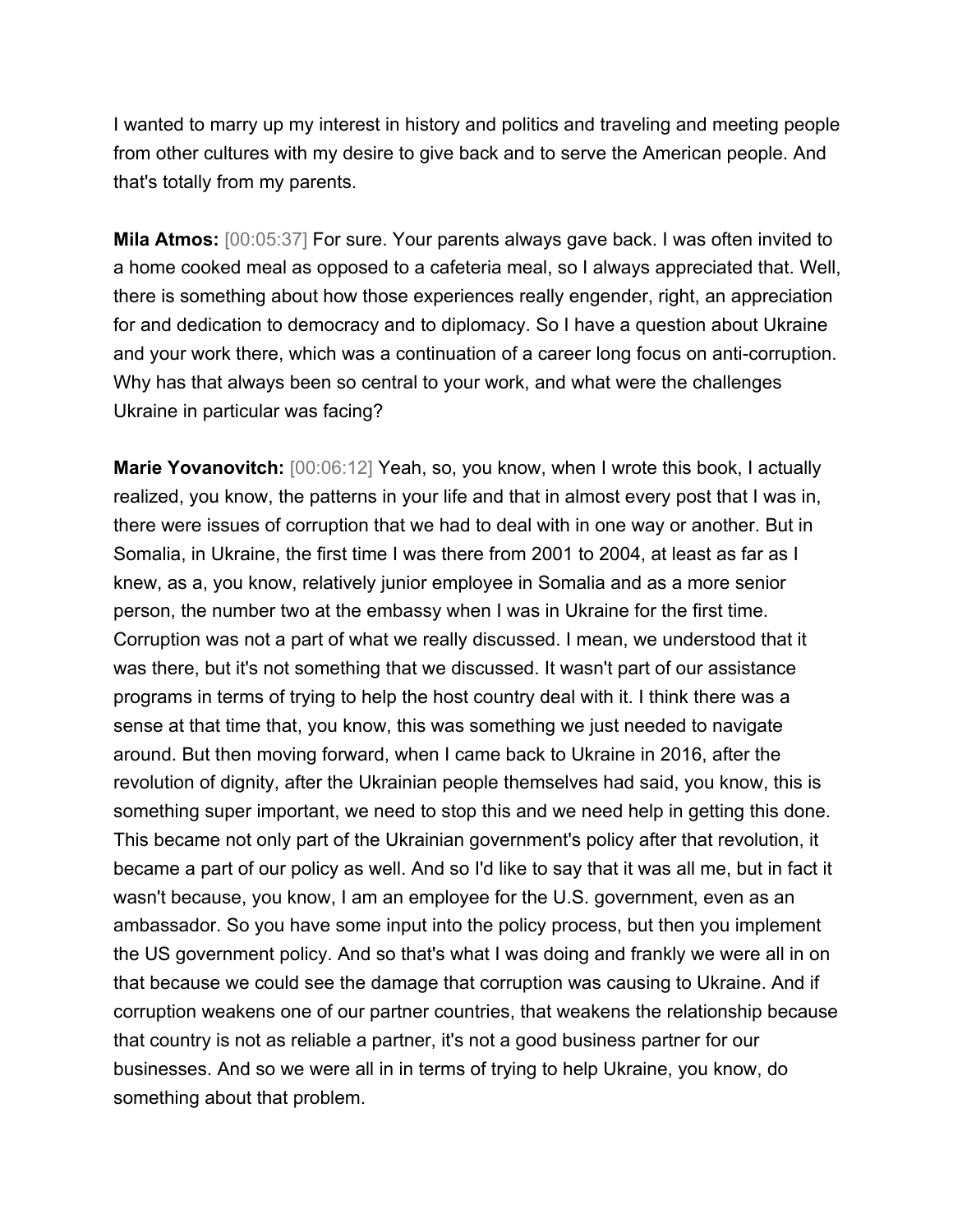**Mila Atmos:** [00:08:04] So why is corruption so corrosive in your experience?

**Marie Yovanovitch:** [00:08:08] Well, I think what happens is that in authoritarian regimes, you see leaders feeling that they are entitled and that they should be able to benefit from, you know, basically the country's coffers and the resources and the taxes that are accrued and all the funding streams that really they belong to the people of that country, whether it's the people of Ukraine or the people of Somalia. But, you know, greedy authoritarian leaders always feel that they are entitled and they most often confuse the state with themselves. And so if it's the states, then, you know, it must be theirs and it must all be okay. And they need lots of money, because once you start stealing and start that system, you also need to spread it around to certain of your colleagues, henchmen, whatever you want to call them, to keep them loyal and engaged and supportive of you. And and it never ends, right? Because you're always insecure, because what you're doing is wrong and you're building up other enemies on the other side, your political opponents, the people of the country who, you know, instead of the money of the country going to provide services, you know, a good, good education for kids or building roads or cleaning up the water supply. I mean, whatever governments are supposed to do. I mean, the purpose of government is not having a government. The purpose of government is to provide services to the people. And that wasn't happening in Somalia. It wasn't happening in many of the countries of the former Soviet Union, including Russia and, of course, Ukraine. And so it's extremely corrosive because that kind of theft breeds all sorts of resentment. And then you start getting petty corruption, because when there are no services in a country, I mean, people are going to find a way, whether they live in Mogadishu or someplace else.

**Marie Yovanovitch:** [00:09:55] I'll just give you an example. When I was in Russia in the 1980s, I mean, this was a relatively prosperous time for the Soviet Union. But if you lived in a new housing complex in the outskirts of Moscow, so you were already in Moscow, so you were already lucky. There was a three year waiting list to get a phone installed in your new apartment, and that was in the day before cell phones. So this was a huge problem. But, you know, people figured it out. You know, they find, you know, the telephone guy who was, you know, working in their district and they would give him something a little extra on the side and he would bump them up to the top of the list. And then somebody else, you know, pays that person. And, you know, you want the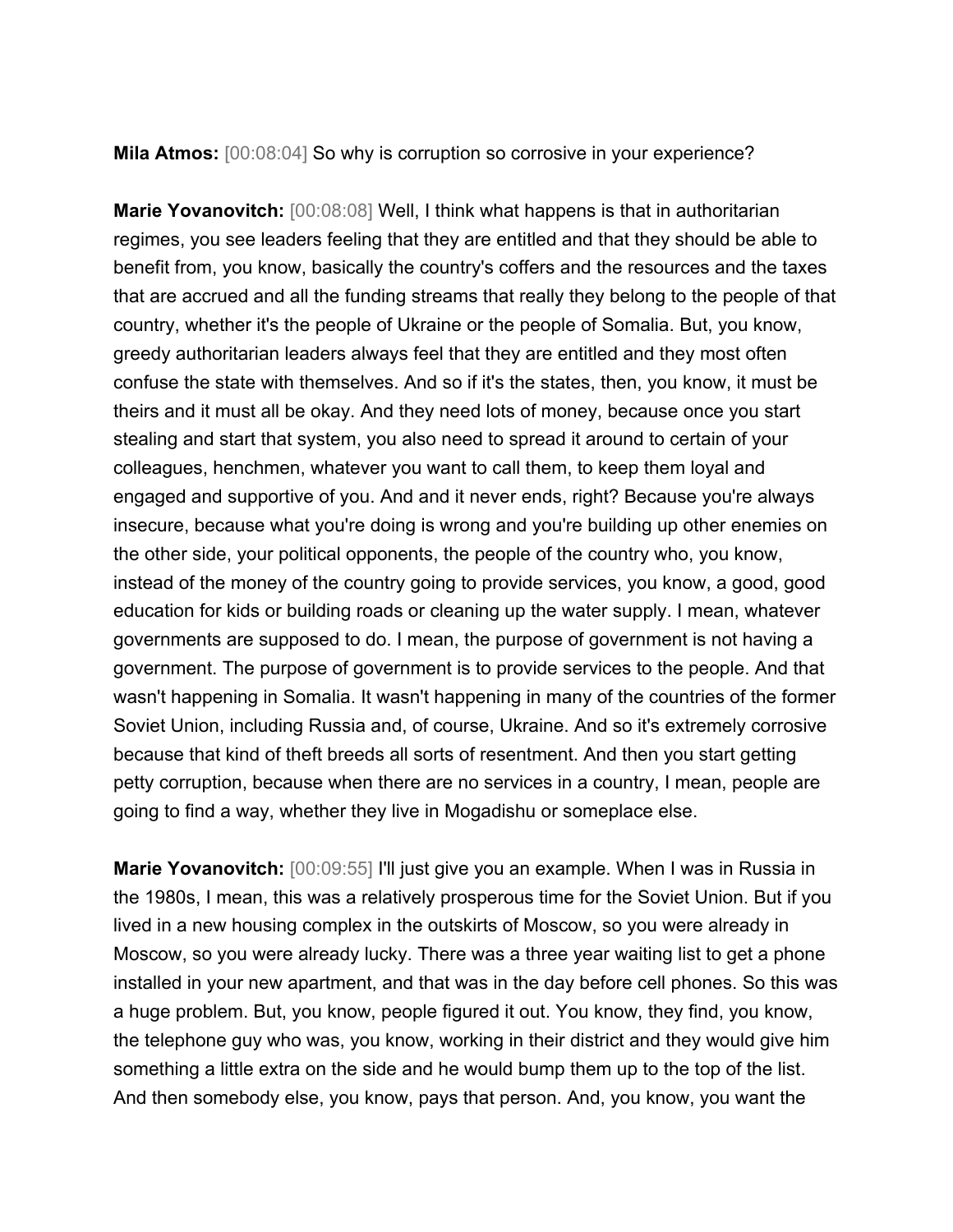good medicine for your child who is sick from western Germany, which is only available for the elites. But you pay the doctor to give you that on the side. And so there's this whole parallel system of corruption when the government and in the Soviet Union, doctors, pretty much everybody, was an employee of the state. There was this whole parallel system for individuals to get what they needed to keep themselves and their families going when actually the government could just provide those services. But that's not what was happening in the Soviet Union, and it was not what was happening in the early years in any of these countries.

**Mila Atmos:** [00:11:17] So your work in helping in partnership with these other governments to combat corruption -- when did you start, especially in Ukraine, when did you start to have the sense that your work was attracting maybe the wrong kind of attention?

**Marie Yovanovitch:** [00:11:33] Well, I mean, when you're working on anticorruption issues, it's always a sensitive issue because powerful people are making money on corruption and they don't like it when they're either not necessarily even being called out, but when those money streams stop. And so they're going to put roadblocks in the way. I mean, they may be government ministers, they may be powerful oligarchs. They have to say the right things. They talk the talk, but they don't necessarily walk the walk. And in fact, often they are blocking things. And this is honestly to be expected. And so we've been working on this for a number of years and we continue to do it. I knew that not everybody was happy with the efforts of the US embassy and me, you know, in charge of the embassy. I didn't know how, how much they didn't like it and really until the end of 2019. I mean, there had been all these rumors that people were asking about me and that Lutsenko, the prosecutor general, who was sort of the rough equivalent of our attorney general, that he was, you know, not happy with me, out to get me, etc., etc.. But until the end of 2018, the beginning of 2019, I didn't really understand how serious it was and that those in Ukraine who were unhappy with me had met up with hooked up with actors in the United States, including former President Trump's personal attorney, Rudy Giuliani, and that he had his own whole own set of issues that he wanted to pursue, specifically finding dirt on former Vice President Biden, who was thought to be the front runner against President Trump in the next presidential elections.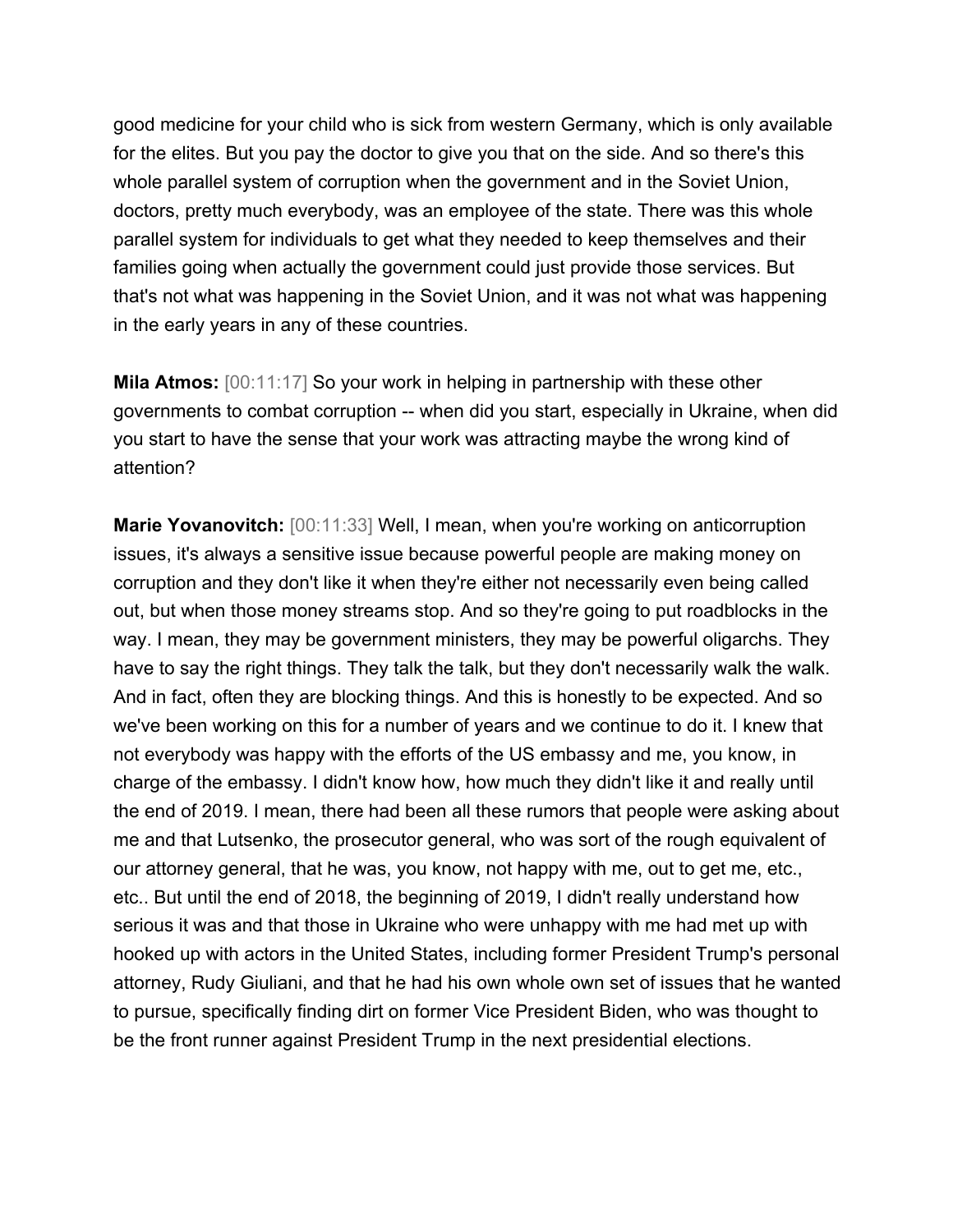**Mila Atmos:** [00:13:11] So I'm wondering if you can describe for us something that may be indescribable. What's it like as a career diplomat to find yourself at the center of a huge domestic political storm? You know, Giuliani basically running an errand for former President Trump. What was that like?

**Marie Yovanovitch:** [00:13:30] Yeah, political errand, in the words of Fiona Hill. Well, it was, you know, I guess uncomfortable is the most diplomatic way one can put it. You know, career diplomats, public servants... we serve Republican administrations and Democratic administrations. You know, we are a democracy in the United States. And the people elect the president and the president, he or she, sets their own foreign policy. There can be a vigorous debate on foreign policy about what that might be and what that might look like. But once a direction is set, you know, US government employees are expected to follow that policy. And if you can't follow that policy, then you need to decide how you would register dissent, including perhaps even resigning. I mean, the fact of the matter is there's no employee in the U.S. government that agrees with everything that a particular administration does. And so you have to decide your threshold. I mean, these are all judgment calls that different people make in different ways. But I felt, you know, for myself that actually the Trump foreign policy, I mean, the official policy, not the political errand parallel foreign policy was actually pretty good. It was a continuation of the Obama foreign policy. You know, there was a strong emphasis on anti-corruption. It was all the same things. And in fact, Trump, after much persuasion, the end of his first year in office, he agreed to send Ukrainians javelins, which were, so the anti-tank missiles that we've heard so much about recently, which the Obama administration had not wanted to do. So it was actually a toughening up of our policy, which I welcome. So I was alert to anything going on that I would be uncomfortable with. But, you know, for for at least the early years, like I said, it was a continuation of the policy that had been and I thought it was pretty strong.

**Mila Atmos:** [00:15:15] Yeah. So you're saying that the policy in and of itself is not the problem, but the side policy or the parallel policy. It actually has like an almost movie thriller script quality when you read it. And it must have been so strange to be fighting corruption in foreign lands as a Foreign Service officer of the United States, only to find that your own president is using the power of the state for his personal interests. So this is when I want to ask you one of the excellent questions submitted by the audience, and that is, "what can we do to keep a future president from dismantling our US diplomatic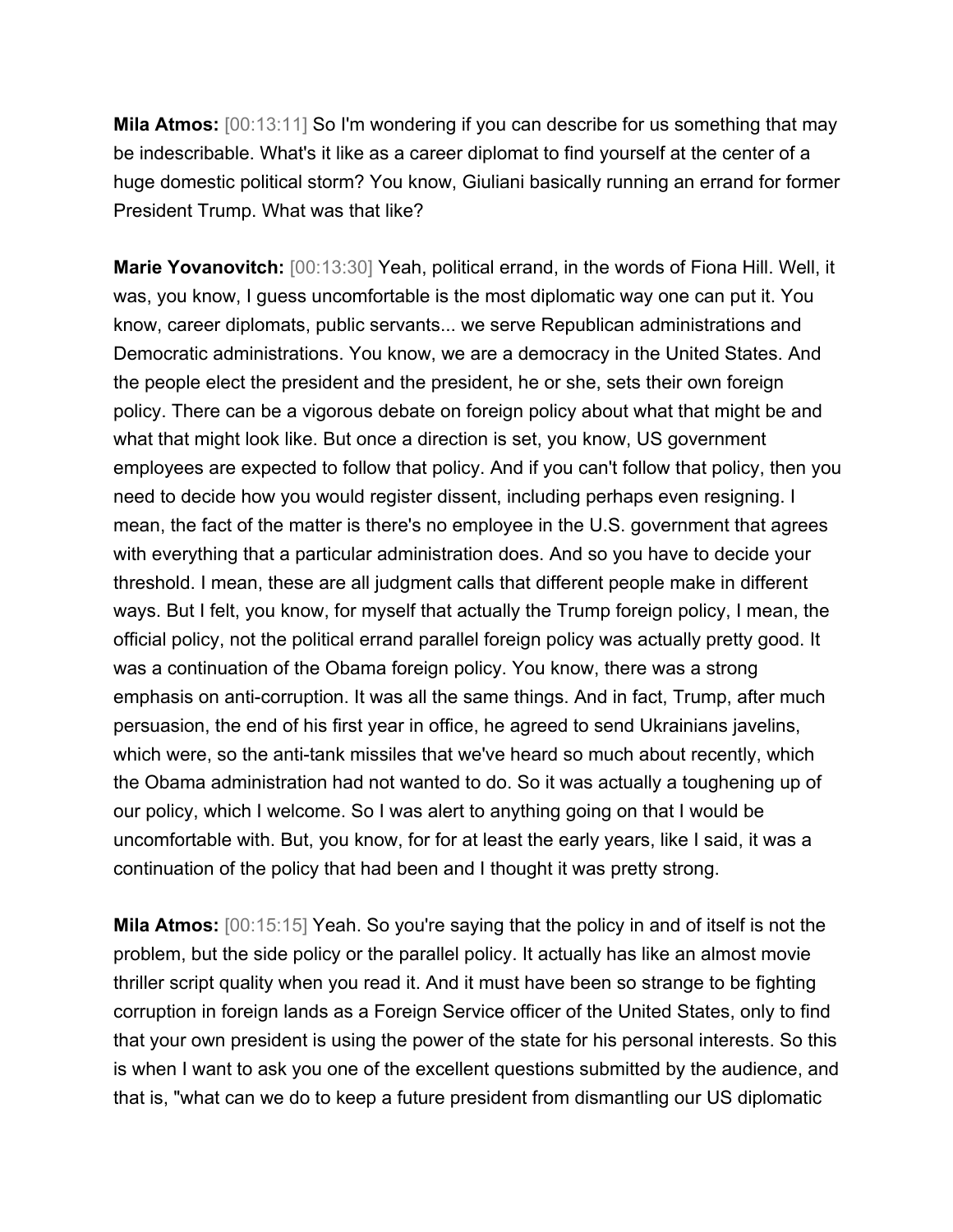efforts in order to personally benefit himself or herself, family and inner circle of cronies?"

**Marie Yovanovitch:** [00:15:57] Yeah, that's a really good question. And I think it goes beyond dismantling foreign policy, goes to domestic policy as well, that, you know what what I had seen overseas where people were using the power of their office to benefit themselves in one way or another, that in in the Trump administration, we were doing the same thing here. That was really devastating for me to see. And it was, you know, a real blow to our national security when it became so public that bad actors around the world could see that you could make a deal here. You know, if you don't like that pesky ambassador that's pursuing the policy of the United States, you can probably make a deal here that is not in our national interests. And so it was, it was really devastating. So what do we do about it? I think in the first instance, we need to elect the right elected representatives. I mean, what we found under the Trump administration is that issues that we thought were settled law, that there were laws and regulations about this. Actually, no, they were just standards that we had. There were expectations that we had that over 200 years previous presidents had met. And and President Trump did not. And so surprisingly, some of the things that he did were actually legal, even though they did not meet the expectations of many of the American people. And so I think there are some efforts to codify in law some of these things. So the one example I can think of is how does it work when once the college electors votes are brought to to the Congress, the House of Representatives, to count the vote, to make sure there's no question about that process, as was raised back in 20, I guess that was 2021 after the 2020 elections that Donald Trump still does not accept he lost.

**Mila Atmos:** [00:17:58] Yeah. So following on that thought, I feel like, you know, we're talking about the election having been quote unquote stolen and that people even are going to try to overturn the results. So the Trump years were really very revealing in terms of showing that institutions are, in the end, made up of fallible people and wobbly norms. You've talked about how betrayed you felt, by the way you were hung out to dry, basically, by Pompeo's State Department. And this was an institution that you had dedicated your life and career to. How has it changed the way you think about America's institutions and that institution in particular -- the State Department?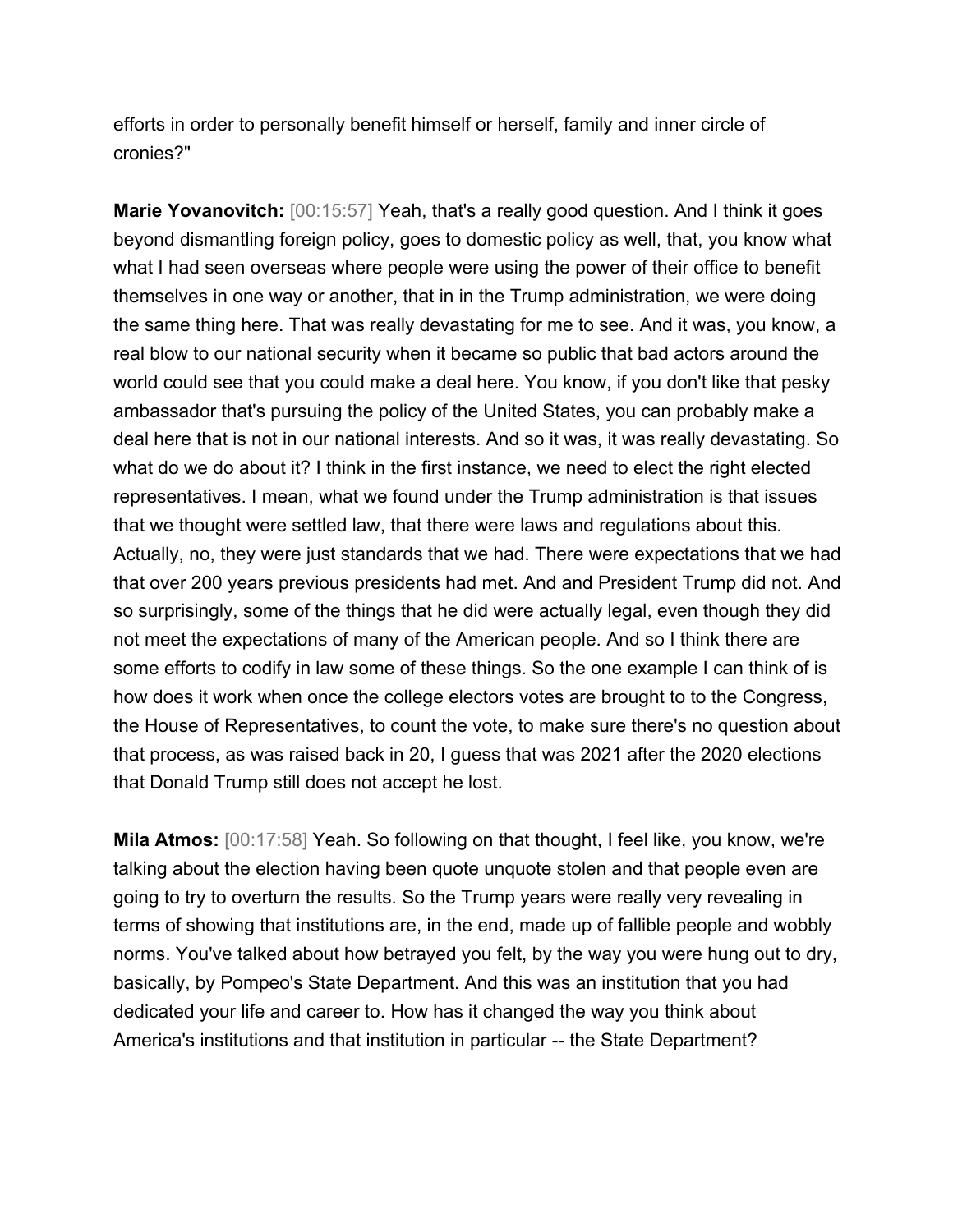**Marie Yovanovitch:** [00:18:41] Yeah, so I still think I mean, I spent a career telling people overseas and telling myself that we have strong institutions and that's why we have a strong democracy. But as you said, it turns out our institutions need us as employees, as citizens, as much as we need those strong institutions. And so it's, I think, part of it in the intake process to make sure that we are hiring people who, you know, are good at their jobs, our experts in their fields, but also are people of integrity that are going to do the right thing when the going gets tough. And that those those norms, those expectations of how we behave are part of the air that we breathe at the State Department or at other institutions. Because the thing is, I mean, you never certainly at the State Department in foreign policy, you never know what the next challenge is going to be. It's not like there's like, you know, A, B, C, D, these are the four problems that you're going to have. And you can pick from 1, 2, 3, 4 for how to solve it.

**Marie Yovanovitch:** [00:19:44] There is no roadmap. And so we need to make sure that we are hiring people with a strong ethical basis and with really good judgment to kind of sort through everything because because it isn't clear. Often, certainly in foreign policy, there are shades of gray and that you have incomplete knowledge. I mean, I think now of Putin right now, everybody's wondering what's in his head, what's he going to do? We don't really know. And yet we need to to meet this challenge and do the best that we can with imperfect knowledge when the stakes are super, super high. So that's not the challenge that most employees are going to face. But, you know, they need to get it right on the little things because that also lays the basis for the decisions they make as the problem set becomes harder and more challenging and there is greater pressure. So I think, you know, it's it's hard to actually provide a specific answer to your question, but I would say that we just need to look for people of integrity and bring them up and reward that.

**Mila Atmos:** [00:20:49] Yeah. So you just mentioned Putin. Russia invaded Ukraine, right, on February 24th, which shocked the world for the most part. Everybody talked about it like it was going to happen, but then everybody thought, no, it was really not going to happen. So were you shocked?

**Marie Yovanovitch:** [00:21:05] Well, I was shocked in the beginning because when I was in Ukraine, I mean, there was a hot war in the Donbas that had never stopped. 2 to 3 Ukrainian individuals were killed every week, civilians, soldiers. So I thought that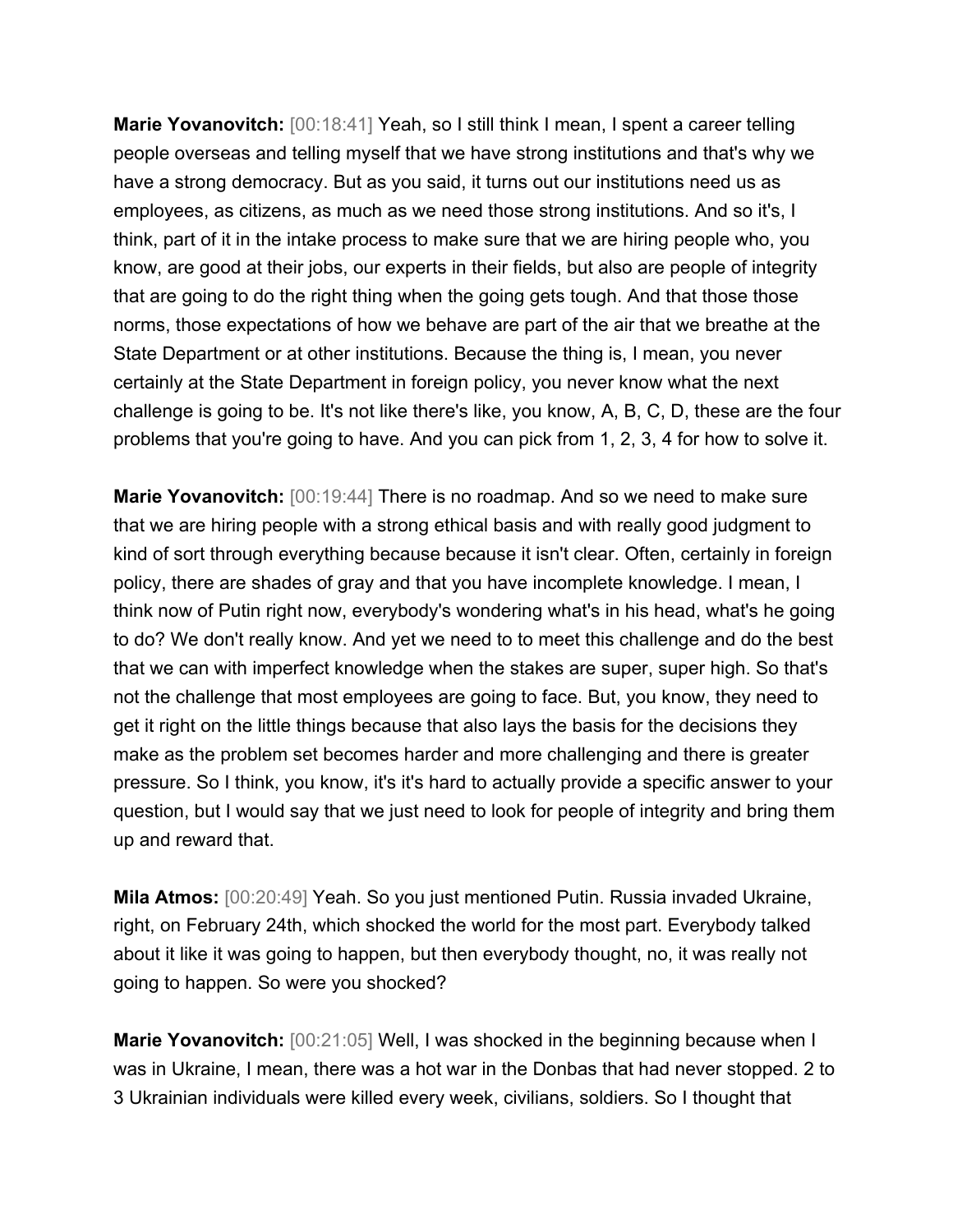Putin, I hoped that Putin would be satisfied with destabilizing Ukraine with that kind of smaller hot war in the East, with the cyber attacks against Ukrainian infrastructure, which caused billions of dollars of damage in the West as well, with the disinformation, with the assassination attacks on Ukraine's leaders right in the heart of the capital. I mean, can you think of anything more destabilizing if there were assassination attempts at key key members of the US government in Washington? I mean, that's pretty frightening, you know, and the list goes on. I had hoped that that would be enough for Putin, so I was really surprised when we saw that buildup in the fall. But in the fall when, you know, it was clear, I mean, almost 200,000 men and countless equipment on three sides of Ukraine. I mean, then it became very, very clear to me that there was going to be an invasion. I mean, you don't do this just to threaten. You do this to act. I was in Ukraine at the beginning of February this year, right before the invasion, and it was startling to me that President Zelensky did not publicly at least seem to think that there was going to be an attack.

**Mila Atmos:** [00:22:39] We're going to take a quick break to thank our sponsors. Thank you Avast for supporting Future Hindsight. Avast is a global leader in cybersecurity that empowers you with digital safety and privacy no matter who you are, where you are, or how you connect. For more than 30 years, Avast has been trusted by over 435 million users. Enjoy the opportunities that come with being connected on your terms. Avast's new all-in-one solution, Avast One, helps you take control of your safety and privacy online through a range of features. Learn more about Avast One at Avast.com. Avast features include antivirus, data breach monitoring, and firewall protection. It stops viruses and malware from harming your devices, finds out if your online accounts have been compromised or your passwords need to be changed. And it prevents attacks trying to access your computer or steal your data. My favorite feature is the Firewall Protection. Also, free and premium versions are available. Avast prevents over 1.5 billion attacks every month and with Avast One, you can confidently take control of your online world without worrying about viruses, phishing attacks, ransomware hacking attempts and other cybercrimes. Learn more about Avast One at Avast.com.

**Mila Atmos:** [00:24:05] Thank you also to Native. Native makes safe, simple, effective products that people use every day with trusted ingredients and trusted performance. All of Native deodorants are aluminum and paraben free, kill odor causing bacteria, and have 24 hour odor protection to keep you feeling and smelling fresh. Choose from ten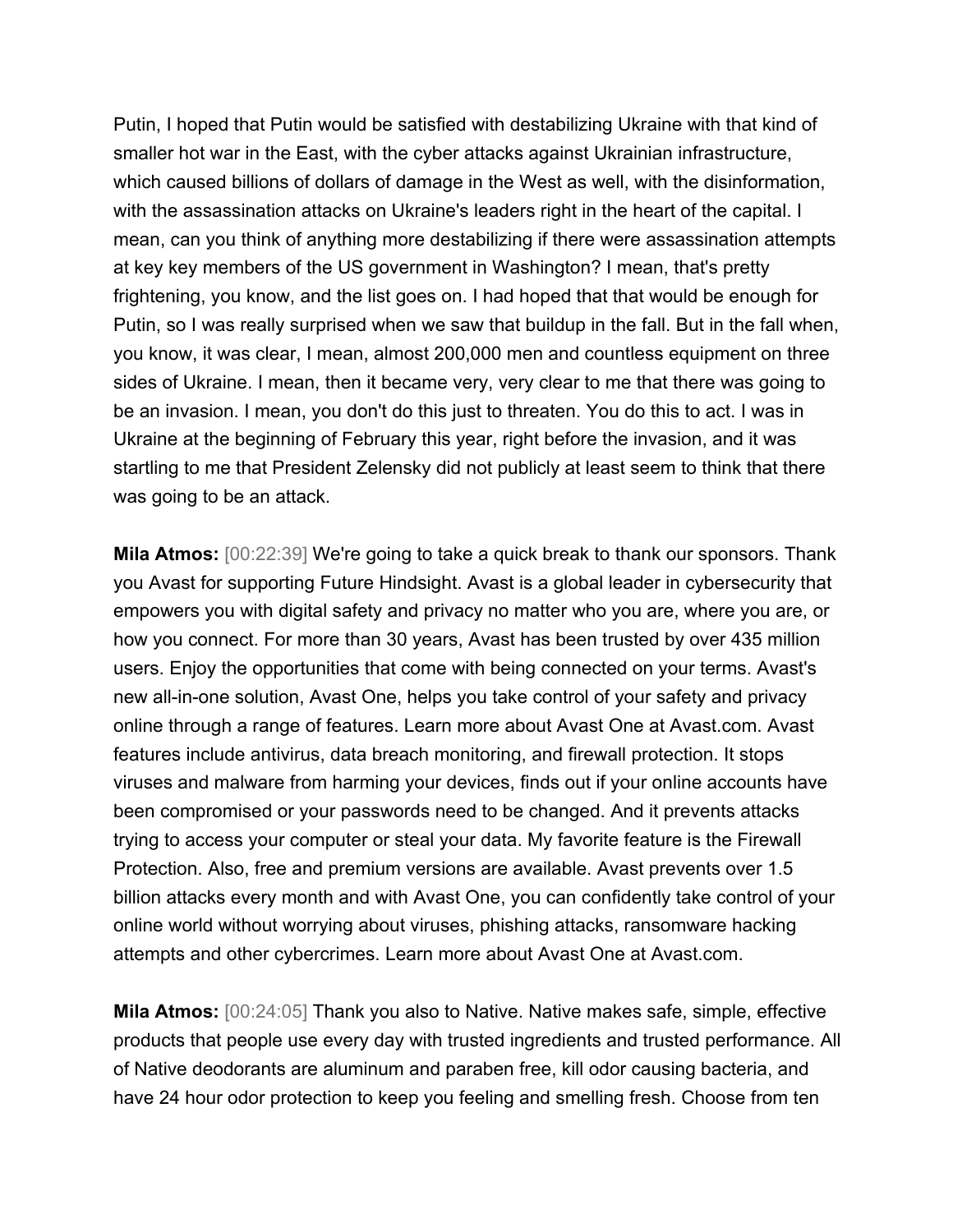scents, including their classic coconut and vanilla, sensitive formulas that are formulated without baking soda, and even unscented. Now Native is doing their part to help our earth by releasing their deodorant, a new 100% plastic-free and recyclable packaging. Native is also a proud partner of 1% for the Planet and are committing 1% of their plastic-free deodorant sales to environmental nonprofits. My favorite thing about Native is that it is aluminum-free but works all day. Ready to try plastic free deodorant? Get 20% off your first order by going to nativedeo.com/hopeful or use promo code hopeful at checkout. That's 20% off your first order at Nativedeo.com/hopeful or with promo code hopeful at checkout. Now let's return to our conversation with Ambassador Marie Yovanovitch, recorded live as part of Big Tent's Spotlight Speaker Series.

**Mila Atmos:** [00:25:33] So the war in Ukraine has been going on for some time now and it's looking more and more like a protracted conflict. And with each day, it feels as though the incredibly high stakes just get higher. Right? Like nuclear weapons, global food security, energy security, and also a test for international cooperation and tenacity on sanctions. What do you think about the US response? Is the US doing enough? Or actually, here is an audience member who had maybe a better way of asking the same question. "What are your views of the right course of action that the US should take right now in supporting Ukraine?"

**Marie Yovanovitch:** [00:26:12] Yeah. So, you know, this is a really tricky question because, you know, my heart says, you know, we need to go in there and we need to sort it out. But my head says, you know, where the Biden administration is right now, which is that they are navigating this very, very narrow lane between trying to support our NATO allies, the front line states like Poland, trying to provide as much support, whether it's economic, whether it's humanitarian, whether it's security assistance, whether it's intelligence assistance to Ukraine to fight off the Russians and then doing what we can with sanctions and like to deter Russia. So on the one hand, trying to do all of that without widening this war and making the situation perhaps even even more complicated and even more dangerous. And so I think the president is trying to manage the risks while doing all those tasks. And I think it's very difficult because we don't necessarily know where Putin is, you know, so we have probably a battalion of lawyers, maybe even more thinking about what is provocative. And, you know, I want to scream and say "what is provocative is Russia invading Ukraine." That's what's provocative and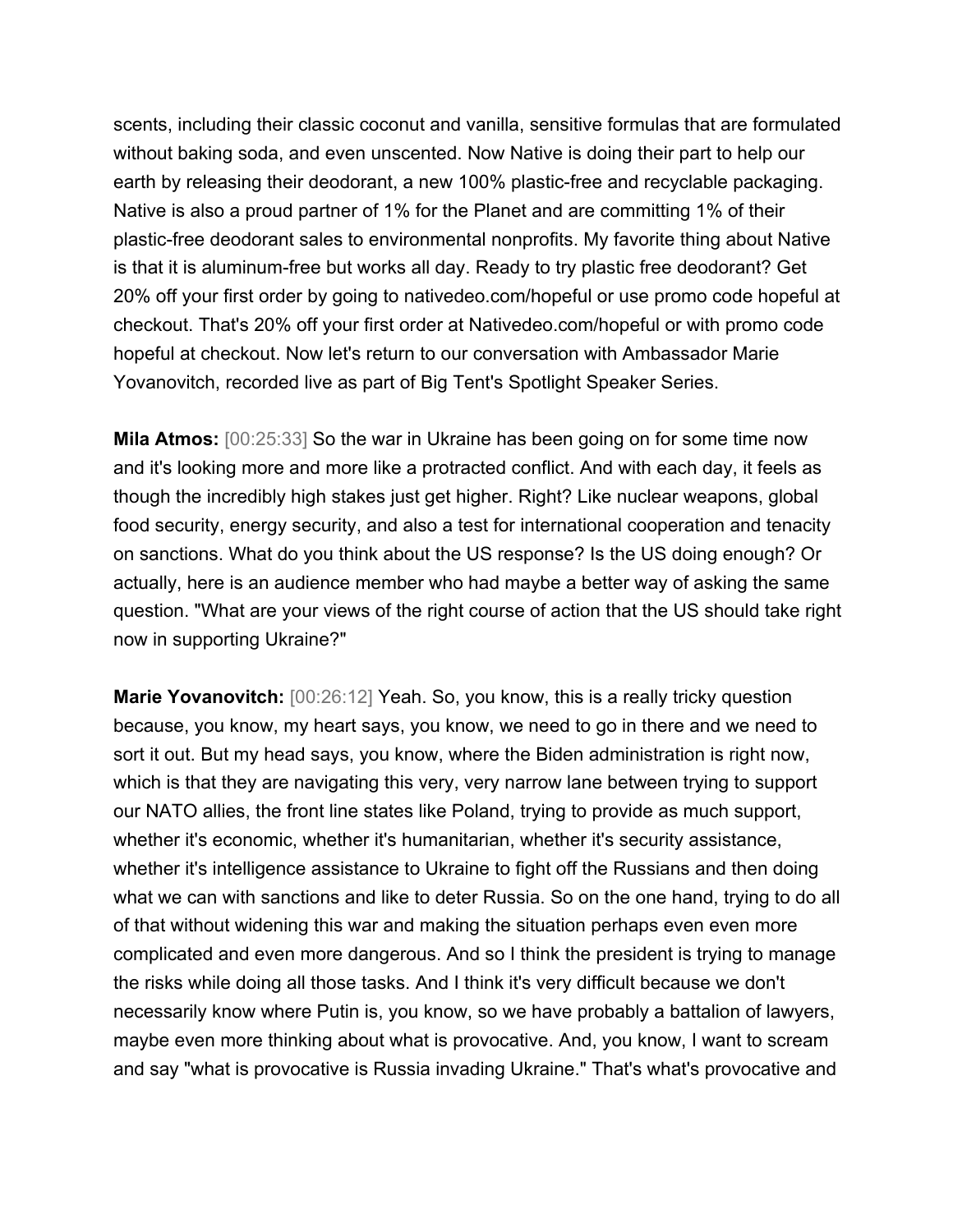anything that Ukraine does in response and that the allies, including the US, doesn't respond, you know, is just meeting that challenge.

**Marie Yovanovitch:** [00:27:35] But of course that's not the world we live in. We need to manage the risk because we are responsible countries, unlike Russia. But we can't let ourselves be deterred because Putin is a bully. And it's my belief that all he understands is strength. And when we sort of pull ourselves back from actions that might be reasonable and completely appropriate, he sees it as a sign of weakness, not as "we are responsible members of the international community, and we don't want to make an already toxic, terrible situation even worse." And I'll tell you why I think that. Back in 1999, when Putin was the prime minister to President Yeltsin, he basically conducted the second Chechen war. And it was brutal and it was terrible. Thousands of people died, including many elderly Russian people who were living in the capital of Chechnya. And as far as I know, as a very junior officer at that time, we barely protested and there were certainly no actions. You know, this was an internal Russian issue. And then fast forward to 2008 and President Putin and the Russian government, they fomented a war against Georgia, one of their neighbors, and they took two chunks of territory from Georgia. And we protested, but we did not implement any sanctions and we did not excommunicate Yeltsin in any way.

**Marie Yovanovitch:** [00:28:59] You know, still received an international circles. So fast forward again to 2014, the first Ukraine war. Putin illegally annexed Crimea. He invaded Donbas in the east, which is, you know, is now much in the news. And then we did protest. We did kick Putin out of the G8, so it became the G7 and we instituted a number of sanctions. It took us a little while, but we instituted sanctions. And it's my belief that that is why Putin stopped where he stopped in Donbas. But he used the eight years between 2014 and the invasion of Ukraine in 2022 to build up his war chest, to build up his military, apparently not very successfully, and basically make preparations so he could withstand whatever might come his way. And Putin basically miscalculated because the West turned out to be more united under US leadership. The Russian military turned out to be a disaster in part because of corruption. And we can come back to that. And the Ukrainian military, which knew why it was fighting, I mean, this is an existential fight for Ukraine, turned out to be way more motivated and way more capable than Vladimir Putin had realized.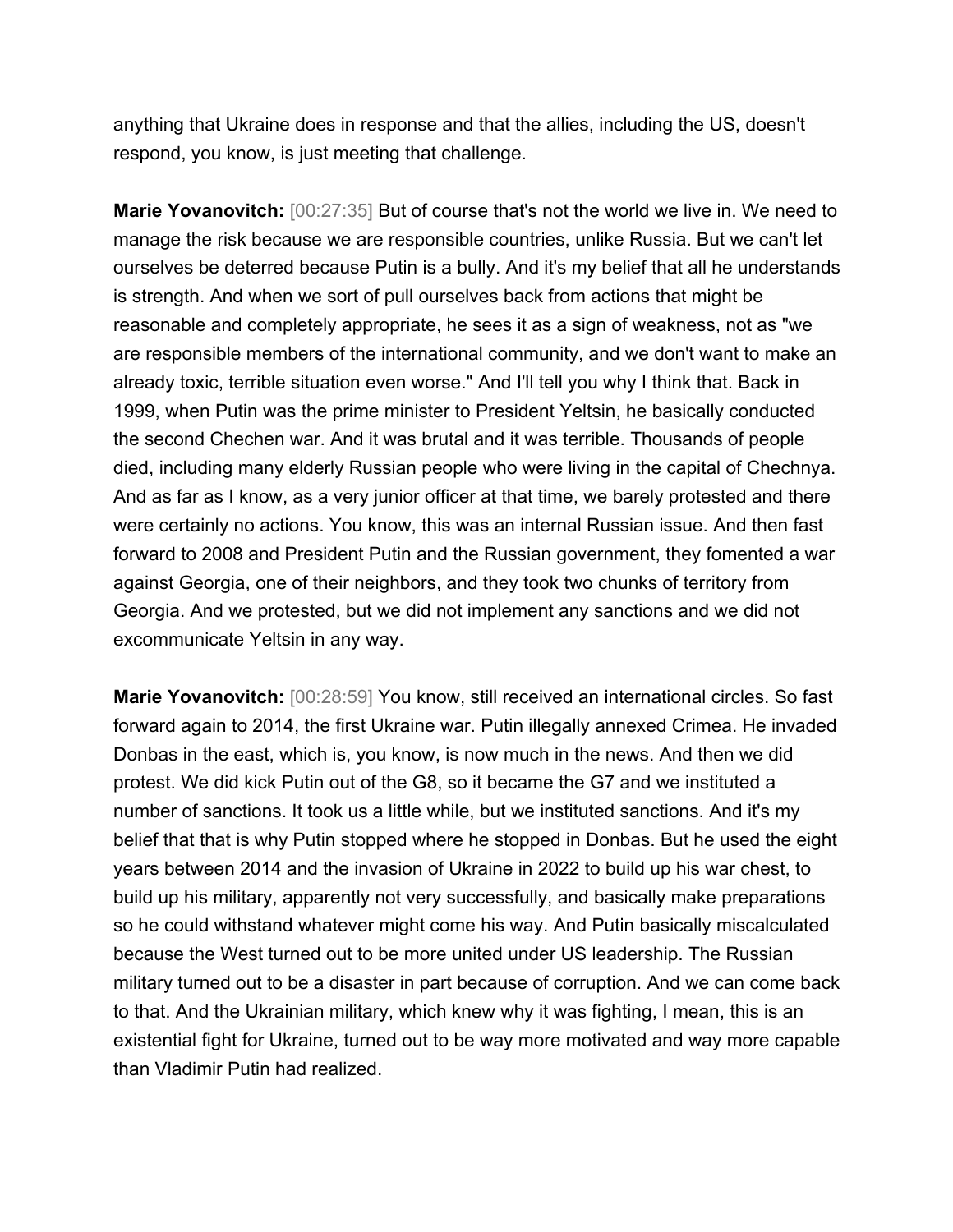**Mila Atmos:** [00:30:16] Well, you're saying that Putin miscalculated and his war chest is not as strong, whether that's the money or the people, the troops on the ground, are not as strong as he may have thought they were. So are you worried then that this war can spread westward?

**Marie Yovanovitch:** [00:30:33] Well, sure. I think we all need to be worried about miscalculations, for one thing. You know, a drone going off and ending up in Poland and killing a number of people. You know, there are always mistakes on the battlefield and then there are always calculations. So you had asked me before about nuclear weapons. And I mean, I think that's a very serious concern when you have the president of a nuclear state like Russia and his foreign minister loosely talking about nuclear war, that is very provocative and it's meant to deter us. But that doesn't mean that it isn't concerning. And so, you know, we know that the US military and NATO is looking at this very carefully. I mean, I'm encouraged that what we hear from our military is that they're not seeing the kind of movements that they would expect to see if Russia was actually going to launch a nuke. But today I heard on the news and I suspect we'll hear more from this from the US government and from NATO, that in Kaliningrad, a small portion of Russia which is separated from the mainland of of Russia, that they had sort of a mock drill that included a nuclear attack. Now Kaliningrad is bordered by the Baltic states and I believe also by Poland. Very provocative, very worrisome for those populations. So what does that mean? And, you know, I wish I had a great answer for you, but we can't allow Putin to bully us into saying, "okay. You've got nukes and we're not going to do anything" because that will only embolden him to do more. He's already told us on the eve of the invasion of Ukraine that he thinks there are other countries that should also rejoin the fold of mother Russia. And so if we say, you know, this is too dangerous, that doesn't mean that he's going to put all his nukes away and all of a sudden he's going to be an upstanding international citizen. It just means he's going to do more. That's what we've seen over the last 20 years. During the Cold War, we found ways to manage the risk with Russia. And that's where we need to get back to again. Some of the treaties, some of the important understandings and some of the connections between US leadership, whether on the military or the civilian side and the Russian side, have been frayed. I mean, we are, I don't want to discount it. I mean, we are in a very dangerous moment right now. But we did it during the Cold War. We did it for decades of being able to manage that risk and we can do it again. And so we just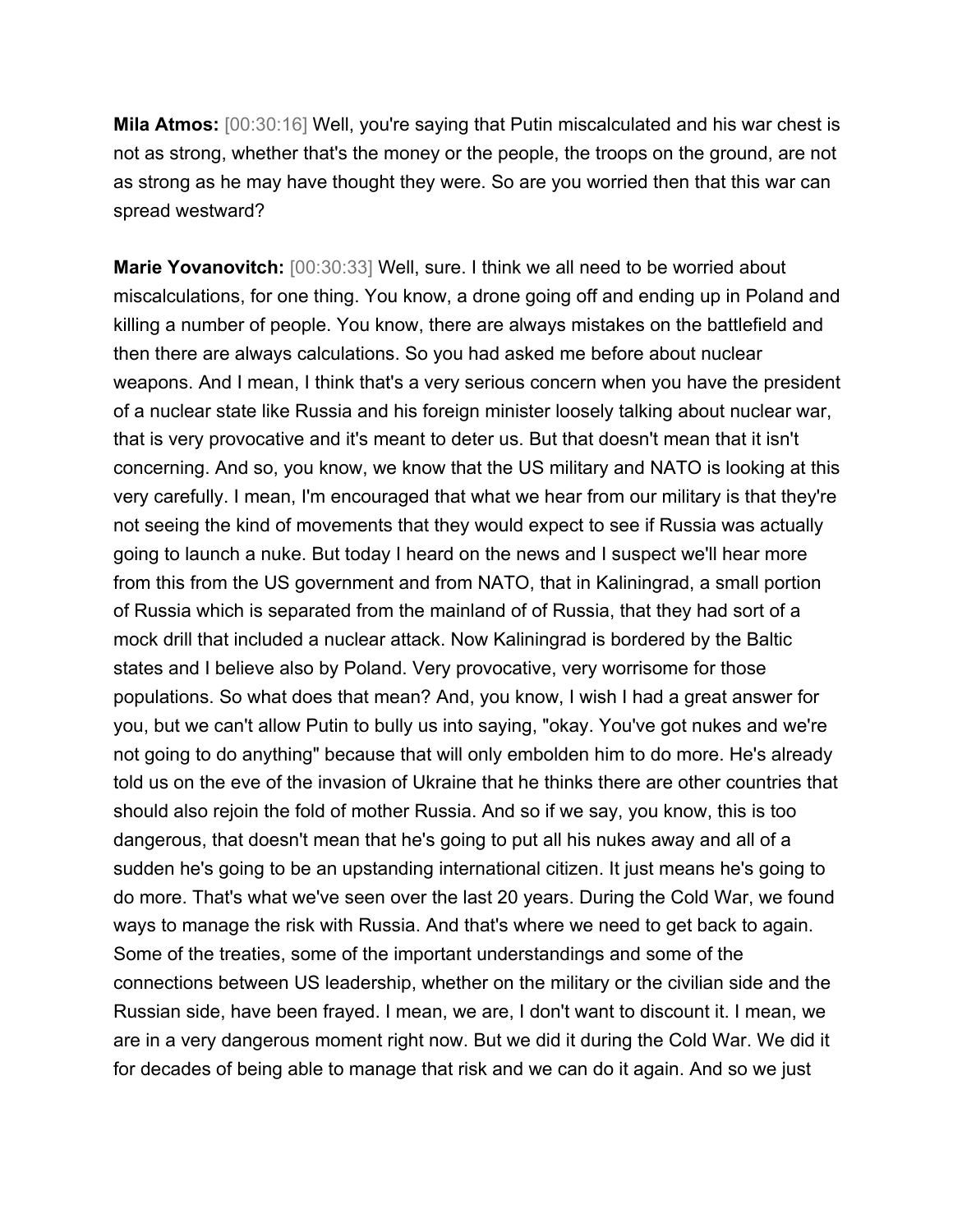need to figure out how. So I don't want to leave people feeling that this is an impossible task because it's not. It's hard, but it's possible.

**Mila Atmos:** [00:33:14] You know, you were there at the beginning, basically, of the unraveling of the Soviet Union. And so to rejoin Mother Russia in a way, how do people on the ground actually feel about that? You spent so much of your time on the ground in these countries. If you watch some media, they say, oh, you know, yeah, Ukraine was always part of Russia and the Ukrainians should just rejoin and which of course we know they don't want to do, otherwise they wouldn't be waging this war. But what do you say to people now that you have actually spent so much time in all of these countries that were former Soviet countries? Do they really want to rejoin an empire of sorts?

**Marie Yovanovitch:** [00:33:52] I mean, I am sure that there are some Ukrainians, some Kyrgyz, some Kazakhs who want to rejoin the Russian empire, the Soviet Union. But that's not what most of them want and their governments don't. You know, are reflecting the will of their people. I mean, Zelensky, I mean one of the things you can say about him is he he is masterful at reflecting what his people want. And I mean, there's just no desire to return to the fold. And in the case of Ukraine, they've been fighting off the Russians for hundreds of years. So this is part of that resilience and that determination to resist the Russians that we are seeing right now. They've seen this before and they are going to prevail this time. I mean, period, paragraph. I would also note to people that say, you know, these countries were part of Russia. Well, so is Alaska. Does that mean we're going to give up Alaska?

**Mila Atmos:** [00:34:44] Good point. Good point. So I have a question here from the audience about how we can help the people of Ukraine. What are the organizations that you recommend?

**Marie Yovanovitch:** [00:34:53] Yeah, so I actually have a list that I'm happy to share with you all. I mean, there are so many great organizations. Before I kind of go through the list, I think one of the things to do to support Ukraine and more broadly the democracies of the world, because I think the stakes are far greater than just Ukraine. I think what we can do is individuals can alert their elected representatives, whether it's in the state house or in Washington, that they're watching this and they're concerned and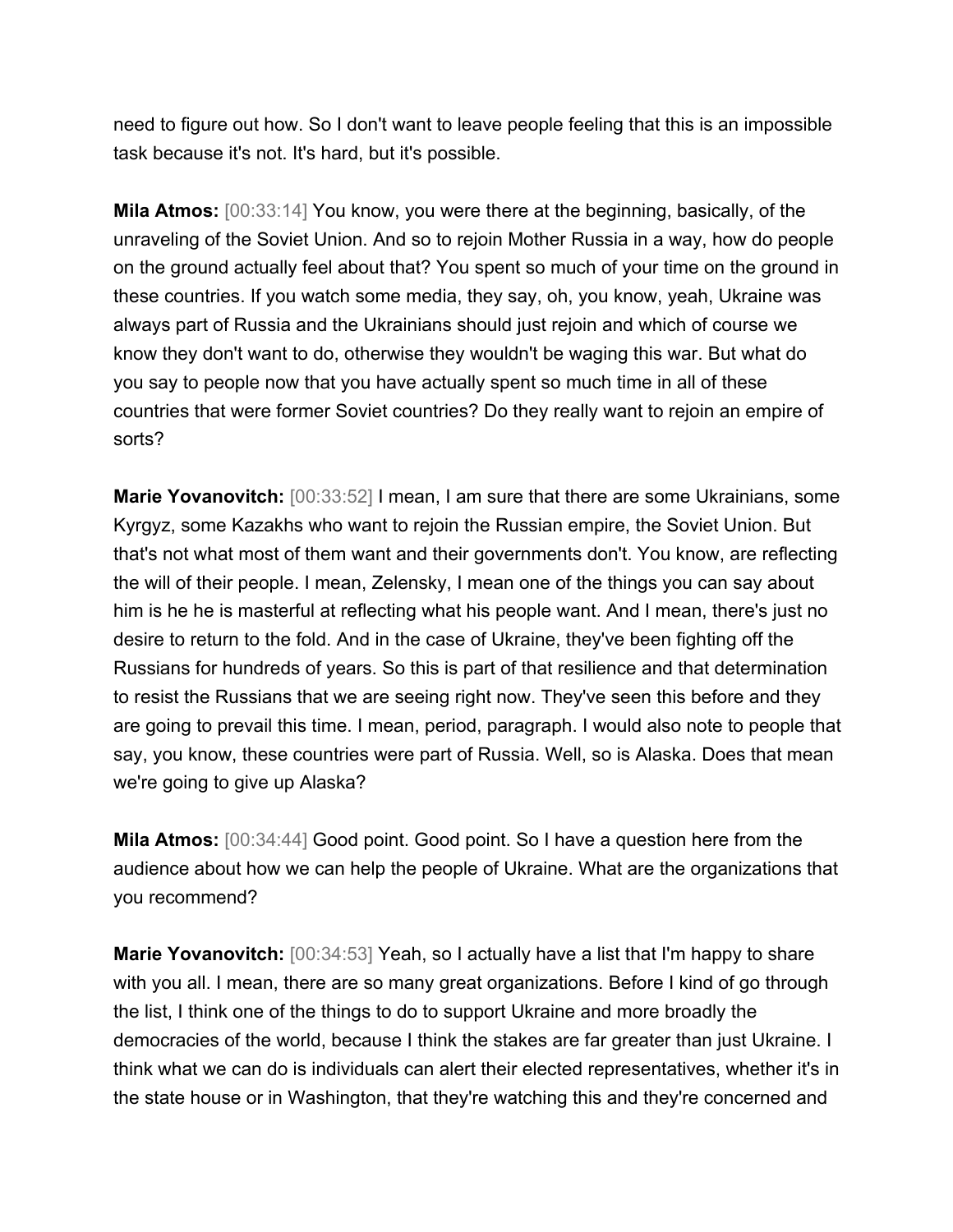they want to be supporting Ukraine and, you know, providing those citizen voices that... Our politicians, they want to be re-elected and maybe they will be paying attention. I mean, I have to say, in the House and in the Senate, there is strong bipartisan support for Ukraine. But this is not a short term fight. Unfortunately, this is going to need to be a sustained effort. And American citizens saying we understand what the stakes are and we want to support Ukraine and we want you to do the necessary as our elected representatives, I think is hugely important. And then I think there are many different kinds of charities that provide humanitarian assistance. And I know the leadership of Razom for Ukraine, which is basically a clearinghouse, they vet non-governmental organizations that are providing assistance to Ukraine. They've been doing this since 2014, so they have a good track record. And so that would be one way to go.

**Marie Yovanovitch:** [00:36:19] If you are somebody who believes in freedom of the press, which is I certainly do. I think all Americans do. You know, it's so important for our democracy. And I just recall what Thomas Jefferson said, that if he had to, I mean this is not a quote, obviously, but if he had to choose between a government and the press, he would always choose the press. So there's this organization called The Kyiv Independent, and you can buy a subscription and they will send you every day. They will send you a little update on where Ukraine is now and you can up your membership to get all sorts of exclusive products as well. But I, I read that every single day in English because it's my ability to, you know, get a quick update when I first wake up. And it supports freedom of the press, which is hugely important in Ukraine right now. I'm very optimistic always. And as Ukraine moves forward to a time of peace to ensure that there are still strong, strong press organizations that are going to bring people the truth, because as hard as war is, peace actually can be a lot more challenging. There's also a number of organizations that are providing assistance to the territorial defense organization. So there's the big Ukrainian military and then every community over the last two months has organized. And I mean, these guys need everything.

**Marie Yovanovitch:** [00:37:41] They not only need tactical gear and radios and in some cases drones and on night vision goggles, etc., etc., etc.. They need medical kits. They need the right kind of shoes. And there are a number of organizations that I can provide you the name of the names of that, that, that do that. And then one organization that is very close to my heart is called Mountain Seed Foundation. It started out a number of years ago by some former US embassy employees, Americans providing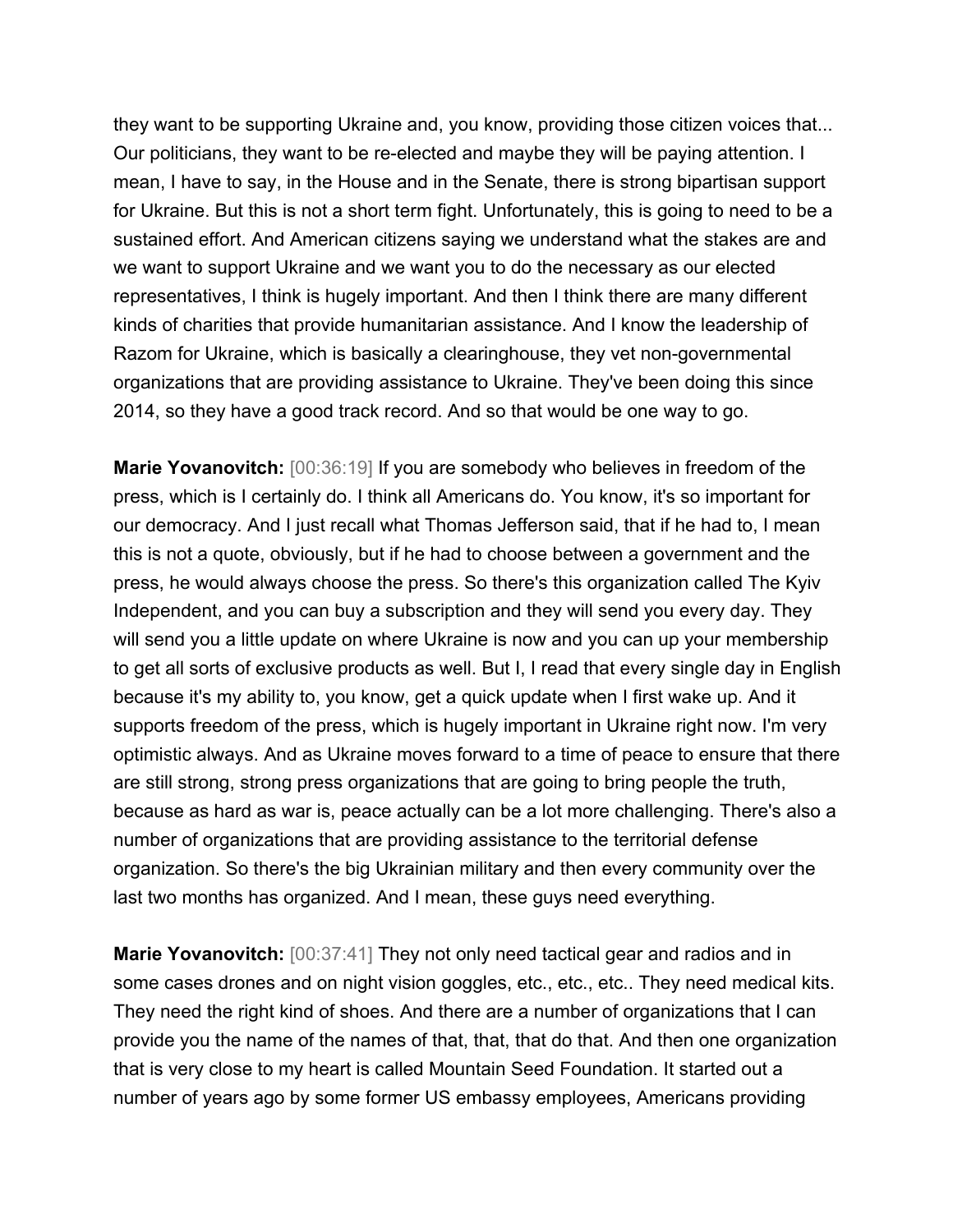assistance to children in Ukraine. But in this year, in 2022, it has started a second effort to provide assistance to the US embassy employees, Ukrainians. These are US government employees, no less than I was or any American is, and they are facing all the same challenges that everybody else in Ukraine is. And so Mountain Seed is doing a great job of of helping some of some of our employees that need a lot of a lot of assistance. And finally, there's an organization called Welcome USA. I'm on the board and they are getting ready to provide assistance to receive Ukrainian refugees into the United States. They started out by helping Afghanistan refugees and now they have broadened out. So a really long answer to your question, but there's a lot of things that people can do and really provide meaningful assistance to the people of Ukraine.

**Mila Atmos:** [00:39:08] So I kind of want to go to a philosophical question about who we are as people. I'm thinking about Big Tent's Mission and country over party, but also our mission here at Future Hindsight, where we try to find the ways everyday people can engage with these big issues. Can you help us understand how these themes we've discussed today, corruption, Ukraine, the undermining of institutions, how and why these should matter and do matter, in fact, to everyday people?

**Marie Yovanovitch:** [00:39:37] I mean, I think we are in challenging times. There's no question about it. I think that, you know, just taking the domestic portion of it. If we had any doubt at all that our democracy is challenged at the moment here in the United States, all you need to do is look at the January 6th insurrection. And so all of the leaks that are happening and the information that is dribbling out makes it clear that there was, one can only call it a conspiracy to overturn presidential elections. Elections are the very foundation of a democracy. So I'm hoping that the January 6th committee and the hearings that are coming up will provide us with a lot of information and a lot of answers and some accountability for not just the people who invaded the capitol and committed violence, but those who organized it and planned it. You know, there needs to be accountability for this, not because we want to look backwards necessarily. Because we want to look forward. And accountability is, again, one of the hallmarks of a country that is a rule of law, country where it is not, you know, the rule of men, that if you're a president or if you're close to the president or if you are rich, you get off because you have special privileges. We need to be a country that is a rule of law country where everybody is held accountable if they are guilty of crime.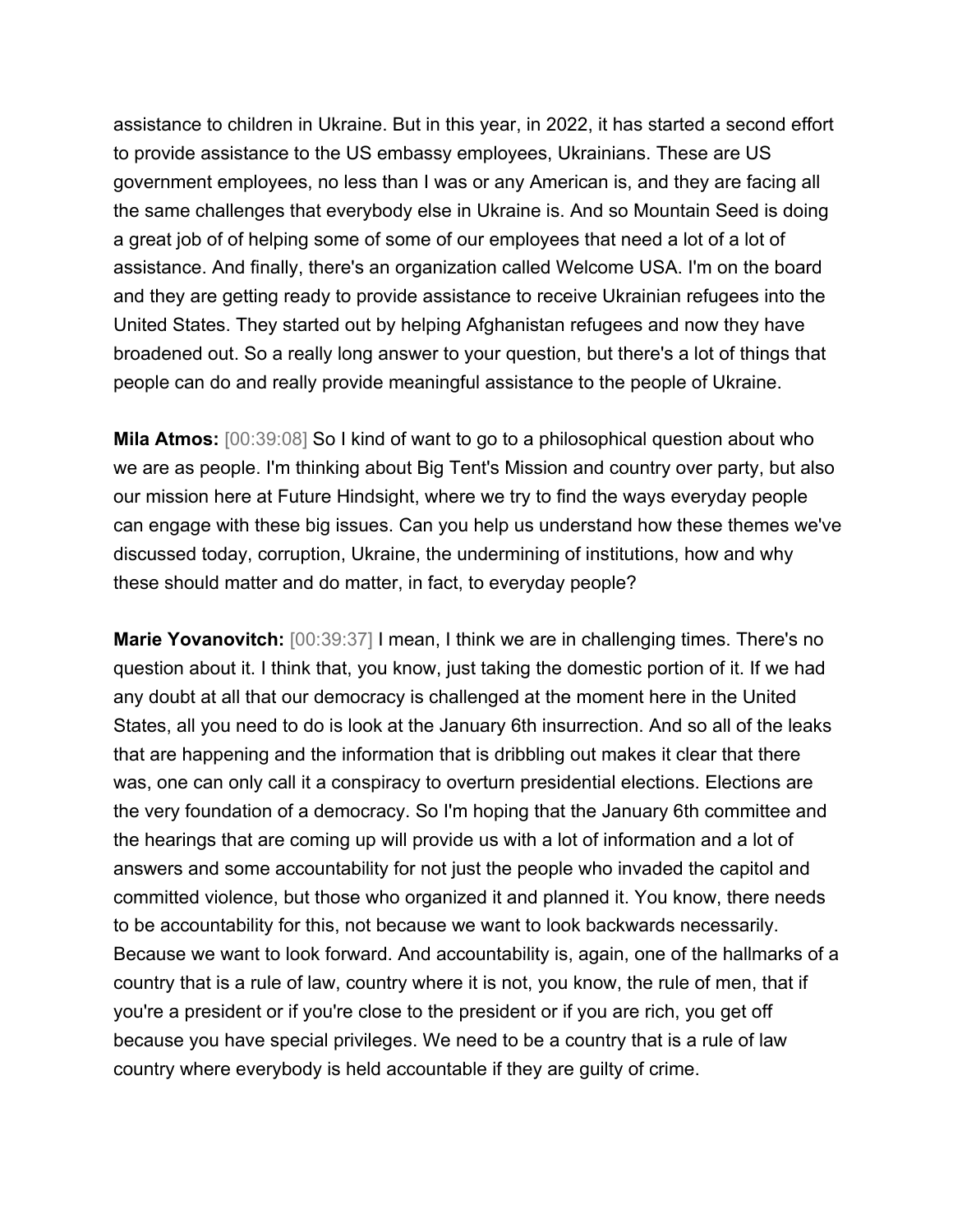**Marie Yovanovitch:** [00:41:03] I think that is pretty important. And I would also say that I think our democracy is tied very closely to our diplomacy. Ronald Reagan used to talk about how we are the shining city on the hill, and I still believe we are. Maybe it's a little bit tarnished, but we are still the shining city on the hill. But we need to get our act together and continue to provide that inspiration to other countries. Because I'm thinking back to George Kennan, probably the most famous diplomat of the 1900s. He was a Russia expert. And in a telegram back to the US government, he, he basically said to fight the Russians we need to be strong at home. Our values are our biggest asset and we need to make sure that our democracy is strong and our economy is strong. It's not the military that makes the U.S. what it is. As important as our strong military is, it's our values. And I think that is still true today. And when our country is strong or democracy is strong, that gives our diplomacy, you know, it gives you wind under your wings. Right. And I look out at the world today, and I think we are very challenged. We have been challenged. But now after February 24th, when the Russians invaded, I think. Looking back, we're not going to look at this as simply Russia's invasion of Ukraine. We're going to look at this as how did the leaders of today, the United States, but also other leaders around the world meet this moment? Because it is clear that we are being challenged in many different ways and we need to define what those challenges are.

**Marie Yovanovitch:** [00:42:45] I mean, yes, there's nuclear, but there's also other challenges like cyber wars and disinformation, which is so corrosive to so many countries around the world. And the list goes on. I mean, what are those challenges? How do we define them? How do we address them? And we need to look at the institutions we have, the tools we have. Some of them are good and some of them need to be reformed. Like for example, the UN. Maybe we need new institutions and tools. We, I think, are at a moment like we were at the end of World War II when our forefathers said, you know, never again. We're not going to have this kind of death and destruction. We're going to set up new rules for the international order, and it's going to be about the viability of borders, sovereignty, etc., etc., etc.. And they over decades, they set up new institutions like the UN, like the international financial institutions, etc. We need to look at all that and figure out what do we need to keep, what do we need to reform, what do we need to create anew for the new challenges that that we're being faced with today?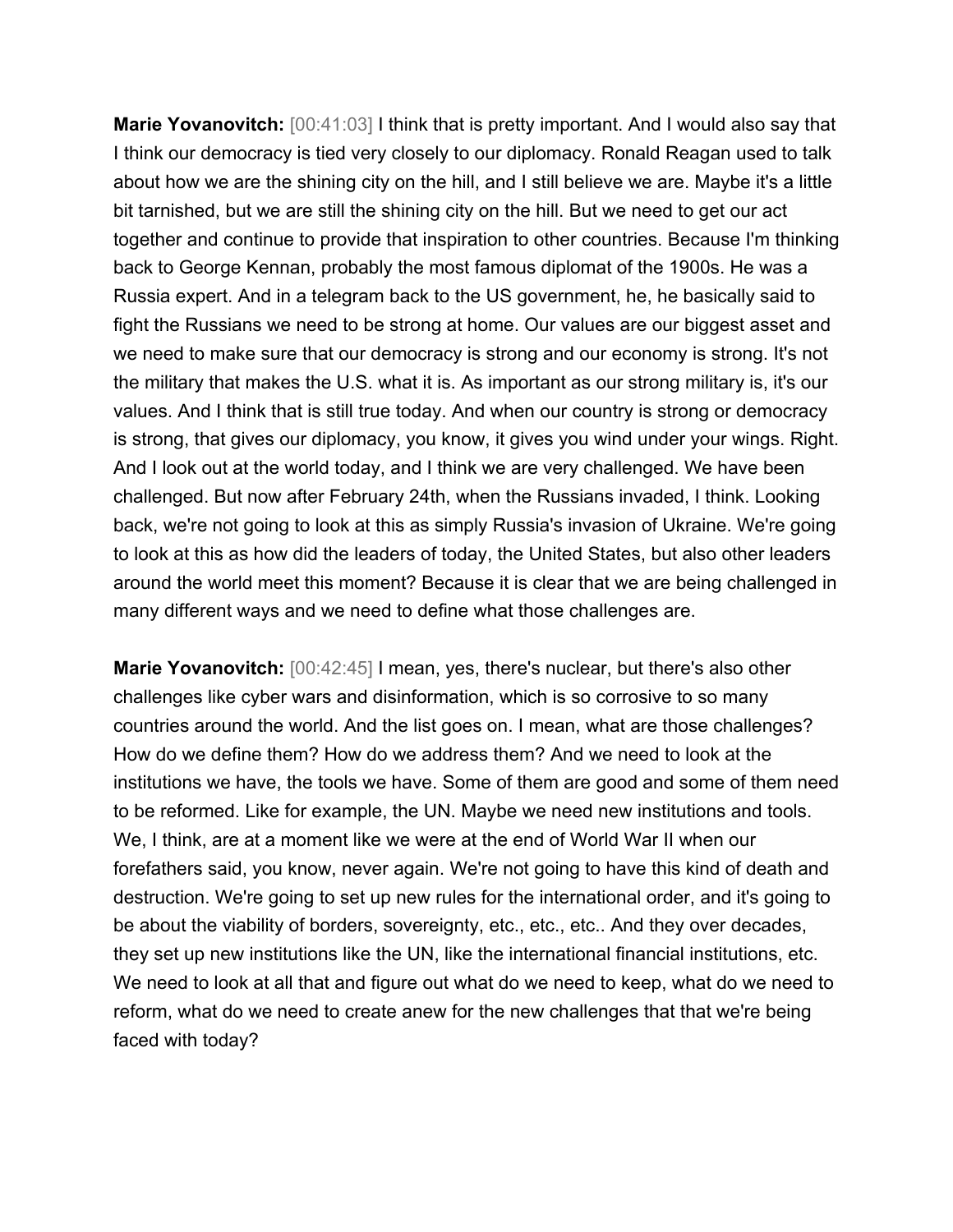**Mila Atmos:** [00:43:55] So much to do, but it sounds like you are super hopeful. I mean, I know you're an optimist. You mentioned that already. And so here's my final question. Looking into the future, when we think about the world, the new world order that is going to emerge, when all is said and done, what what makes you hopeful?

**Marie Yovanovitch:** [00:44:13] Well. So I think sometimes being hopeful is an act of discipline. You know, I think about Colin Powell, who was, of course, a military man. He became secretary of state. I was a relatively junior officer. And he had these 13 rules. And one of them is that optimism is a force multiplier. So we can go into this situation, the challenges that we're facing right now and go, "Oh, my God, there's just no way we can solve all these things. What are we going to do?" Or we can say, "you know, we got some real problems here and we are going to solve them and how are we going to do that and what are you going to do? What are you going to do? How do we break it up into small problems that each of us can, can, can tackle and so forth." Because, you know, if you are optimistic, that spreads. And I'll give you two examples of why I am optimistic today. The first is here in America, where I deal with a lot of students and they are just as optimistic and ready to tackle problems and excited about their new careers or their careers to be as I was when I was that age, even though some of us are maybe a little a little more jaded. Young people aren't, and it is their world and they are going to solve these problems. And then the other thing that makes me optimistic along the lines of what Colin Powell said is, I mean, who thought that the Ukrainian military was going to be able to push back Russia? Who thought that? Very few people. I didn't think that I knew that they'd give a good fight. I didn't think we'd see the kind of successes that we see now. But that is not only an example of capabilities, but it is an example of the will and the desire to achieve success and victory. And that's that's the spirit that we need, I think, in all of our endeavors in order to move forward.

**Mila Atmos:** [00:46:00] Well, thank you very much for those words of wisdom and those hopeful words. Thank you very much for joining us, Ambassador. It was really a pleasure to have you on Big Tent.

**Marie Yovanovitch:** [00:46:09] Thank you.

**Mila Atmos:** [00:46:15] Next time on Future Hindsight. It's primary season, but are these contests serving democracy or harming it?